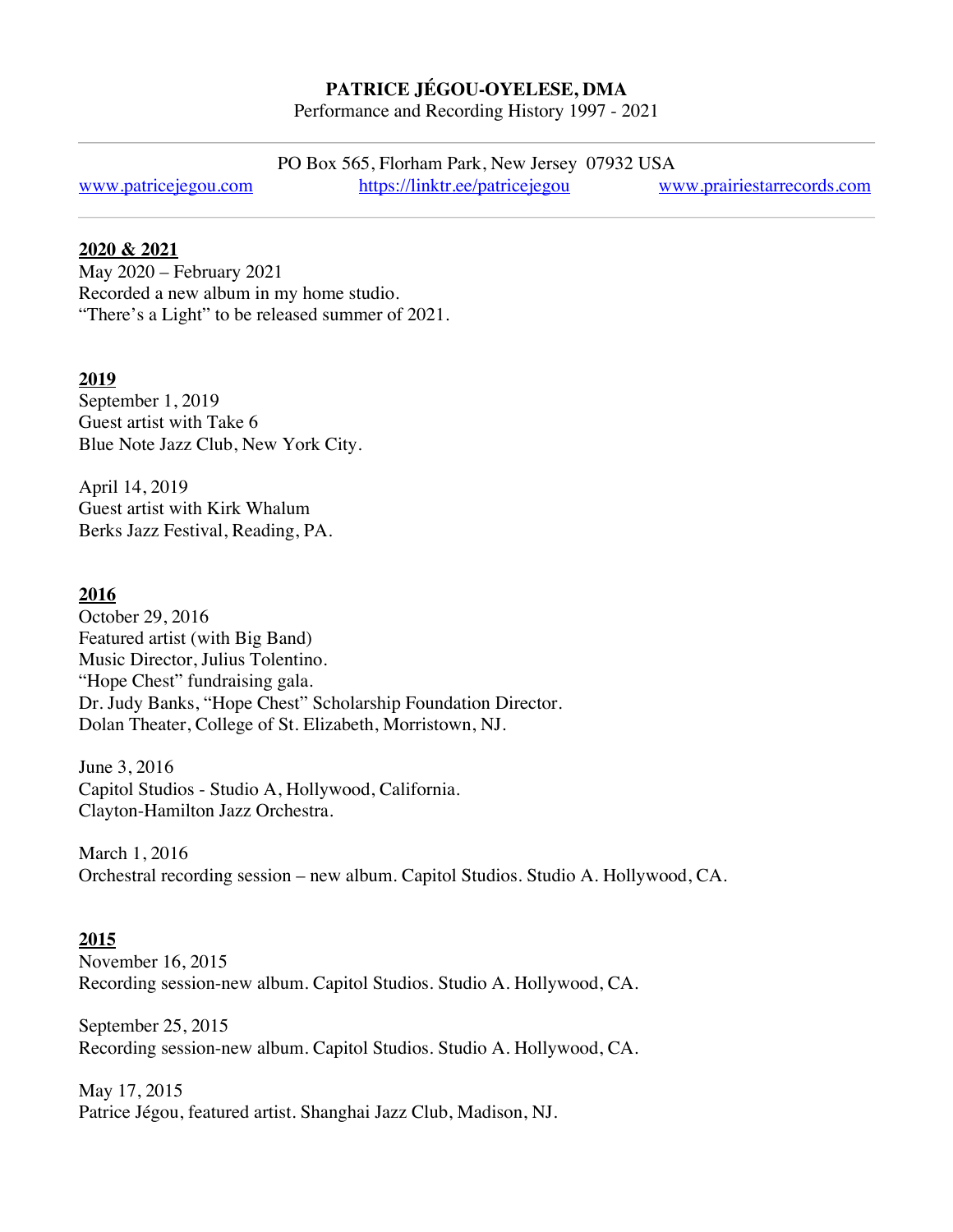2

# **2014**

December 31, 2013 "Sing in the New Year with Patrice Jégou." With trio. Peter Shield's Inn, Cape May, NJ.

December 27, 2014 Gig with the Frank DiBussolo Group. Paris Bistro, Philadelphia, PA.

November 23, 2014 Guest artist with the Frank DiBussolo Group. Metropolitan Room, New York City.

October 2, 2014 Guest with Bucky Pizzarelli Trio. Shanghai Jazz Club, Madison, NJ.

August 24, 2014 Featured Artist. Jersey Shore Jazz and Blues Festival. Long Branch, NJ.

# **2013**

December 31, 2013 "Sing in the New Year with Patrice Jégou." With trio. Peter Shield's Inn, Cape May, NJ.

December 6, 2013 Guest soloist. Frank Sinatra Christmas Birthday Bash Show. Red Bank Jazz Orchestra, Joe Muccioli, music director. Count Basie Theatre. Red Bank, NJ.

October 9, 2013 "An Evening of Afro-Latin Music." In concert with Cristina Pato, piano. New Jersey City University. Jersey City, NJ.

March 21, 2013 Featured showcase artist. Canada Music Week, Jazz Division. The Courthouse Nightclub, Toronto, Canada. Performed with my four-piece band.

March 19, 2013 Featured artist. New Brunswick Jazz Project's Emerging Artist Series. Tumulty's Pub, New Brunswick, NJ. Performed with my four-piece band.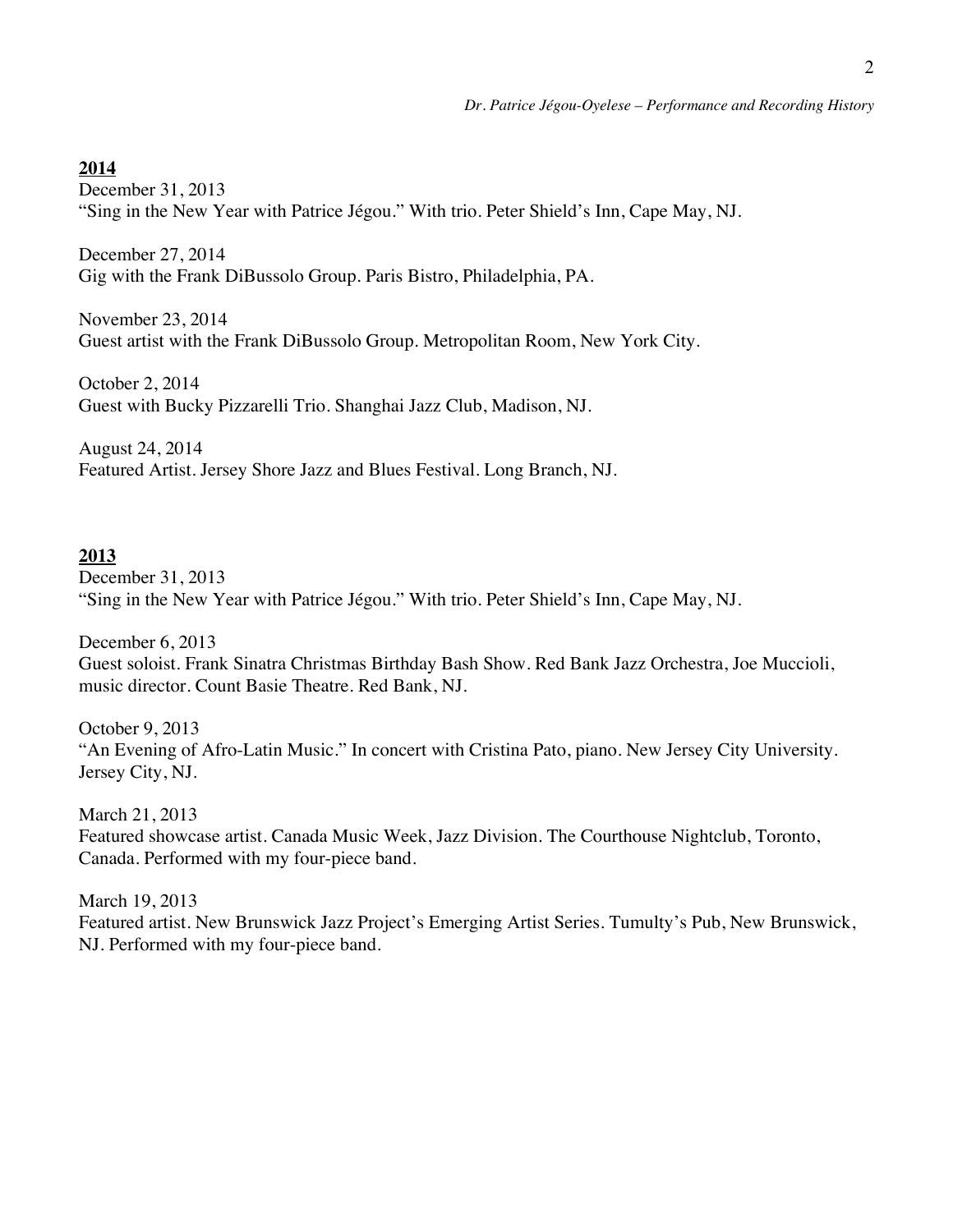# **2011 & 2012**

December 31, 2012 "Sing in the New Year with Patrice Jégou." With trio. Peter Shield's Inn, Cape May, NJ.

March 20, 2012 In recital with Cristina Pato, piano. New Jersey City University. Jersey City, NJ.

Jan. 27, Jan. 29 & Feb. 3, Feb. 5, 2012 Madame de la Haltière in *Cendrillon*. J. Massenet. Ben Spierman, director. Mason Gross School of the Arts (Rutgers University). New Jersey. U.S.A.

# **2009 & 2010**

October 26, 2010 DMA Lecture-Recital. Mason Gross School of the Arts, Mason Gross School of the Arts (Rutgers University). New Jersey. U.S.A.

### March 6, 2009

Joan Dornemann (Coach, Metropolitan Opera, NYC) master class participant. Mason Gross School of the Arts (Rutgers University). New Jersey. U.S.A.

### **2007 & 2008**

November 5, 2008 In recital with Costa Rican pianist Manuel Matarrita. Trujillo, Perú.

October 30 – November 12, 2008

Adjudicator and master class clinician XII Concurso y Festival Internacional de Canto Lírico, Trujillo, Perú, and master class clinician at Conservatorio Nacional de Musica, Lima, Perú.

### Oct. 3, 2008

Doctoral chamber music recital. Assisted by Lynda Saponara, harpsichord and piano; Ashely Chen, cello; Kevin Willois, flute. Mason Gross School of the Arts (Rutgers University). New Jersey. U.S.A.

Feb. 3 & 10, 2008 Nicklausse in *Les Contes d'Hoffmann*. J. Offenbach. Mason Gross School of the Arts. (Rutgers University). New Jersey. U.S.A. Orchestra conducted by Kynan Johns.

June 23, 2007 Guest artist. Songs by Swedish composer Wilhelm Stenhammar. Part of a NYSTA (New York Singing Teachers' Association) Professional Development Course. New York City.

March 22, 2007 Doctoral recital with Cristina Pato, piano. Mason Gross School of the Arts (Rutgers University). New Jersey. U.S.A.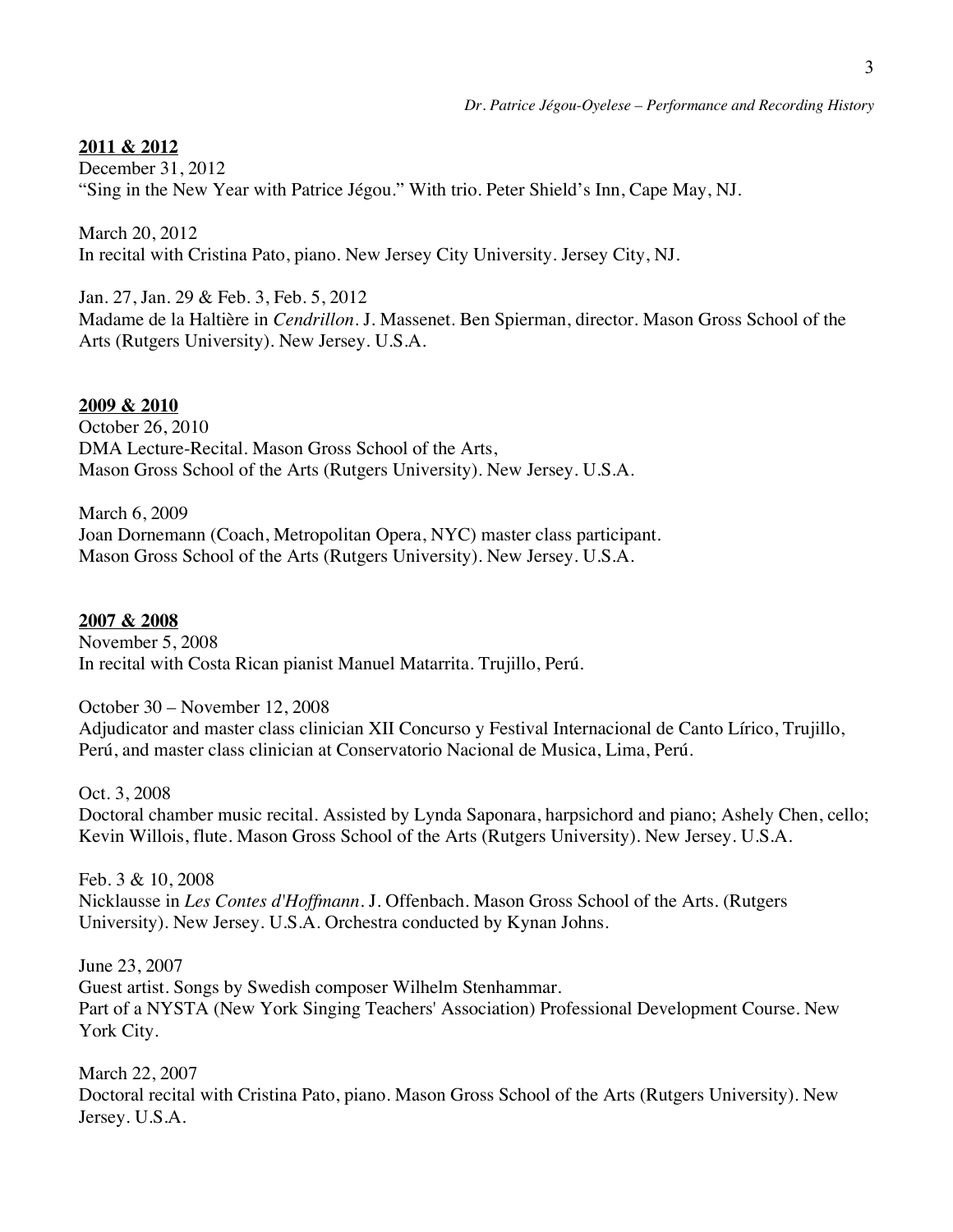4

Jan. 26 & 28, Feb. 2 & 4, 2007

Olga in *Die Lustige Witwe*. F. Lehar. Mason Gross School of the Arts (Rutgers University). New Jersey. U.S.A. Kynan Johns, conductor.

### **2006**

December 15, 2006 Hannigail in *The Outlaw and the King*: a new chamber opera by Mark Zuckerman and David Herrstrom. Mason Gross School of the Arts (Rutgers University). New Jersey. U.S.A.

November 18, 2006 Gala concert performance as laureate for the XIII Audition Lyrique Nationale des Jeunes Ambassadeurs Lyriques. Salle Marie-Stéphane. Montréal, Canada.

October 11, 2006 In recital with pianist Cristina Pato. Queen Sofía Spanish Institute. New York City.

September 6, 2006 In recital with Polish pianist Anna Rutkowska-Schock. Regent Hall, Oxford Street. Sponsored by ILAMS (Iberian Latin American Music Society). London, UK.

August 6 – 11, 2006 Clinician at the I Academia Internacional de Música Vocal. Espacio Cultural Metropolitano. Tampico, Mexico.

July 29 - 31, 2006 Finalist at the Concorso Internazionale per Cantanti Lirici Spazio Musica. Orvieto, Italy.

July 20, 2006 In recital with pianist Cristina Pato at Monastario San Salvador de Celanova. Celanova, Spain.

July 16 - 18, 2006 CD recording project with Spanish pianist Cristina Pato entitled "Desde Rusia hasta Brasil: Canciones Populares de España y Latinoamérica para Voz y Piano." Ourense, Spain.

April 30, 2006 Mezzo soloist. Rossini Stabat Mater. New Jersey City University Chorus and Orchestra. Robert Prowse, conductor.

April 8, 2006 Featured Artist. Symposium on Shostakovich and Music in the Soviet Union. Mason Gross School of the Arts (Rutgers University). New Jersey. U.S.A. Performed Shostakovich op. 79 and Op. 100.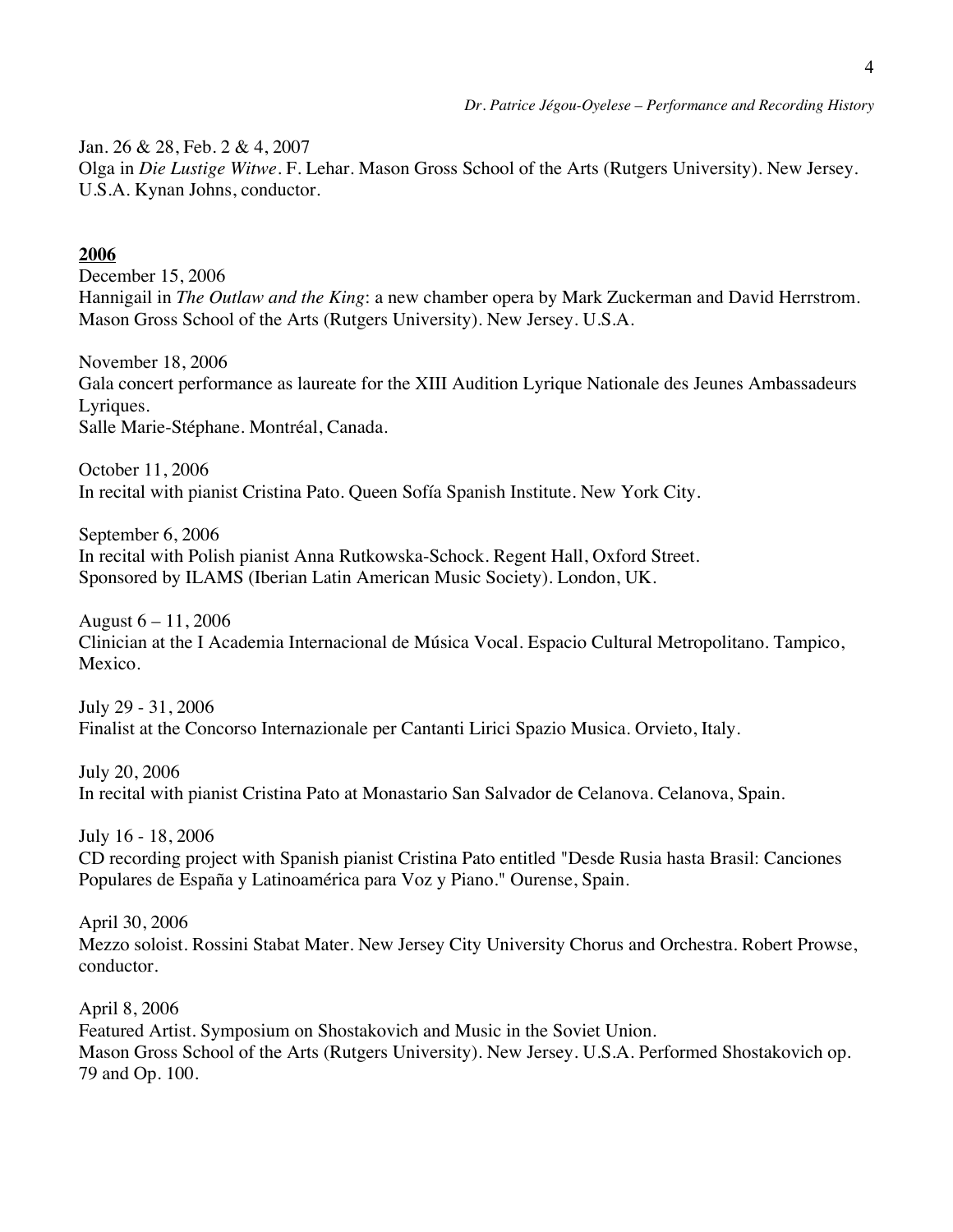Jan. 27 & 28 & Feb. 3 & 5, 2006

Mrs. Olson in *Street Scene*, Kurt Weill. Dona Vaughn, director. Mason Gross School of the Arts (Rutgers University). New Jersey. U.S.A. Orchestra conducted by Kynan Johns.

#### **2005**

November 13, 2005 Dido in *Dido and Aeneus*. Mason Gross School of the Arts (Rutgers University). New Jersey. U.S.A. Bethany Reeves and Pamela Gilmore, directors. Orchestra conducted by Andrew Kirkman.

July 25, 2005

Featured Artist. Gala Concert with Orchestra Sinfonia di Trujillo. Carlos Fernandez Arnasay, conductor. Teatro Manual A. Segura. Lima, Perú.

July 23, 2005

Featured Artist. Gala Concert with Orchestra Sinfonia di Trujillo. Carlos Fernandez Aransay, conductor. Teatro Municipal. Trujillo, Perú.

July 15 - 25, 2005

Winner. IX Concurso y Festival Internacional de Canto Lírico. Trujillo, Perú.

July 28 & 29, 2005

Master Class Clinician. Universidad Nacional de Cordóba. Cordóba, Argentina.

May 11 - 13, 2005

Master Class clinician. Universidad Veracruzana, Xalapa, Mexico.

May 5, 2005 In recital with pianist Aldo Tercero. Universidad Veracruzana, Xalapa, Mexico.

March 29, 2005 In recital with Dr. Deanna Oye, piano. Faculty Noon Hour Concert Series. University of Lethbridge. Lethbridge, Canada.

March 29, 2005 Writer/Performer. Up-Lift. A three-movement feminist performance-art piece. Featuring multi-media projections, monologues, and Mario Salimi; Adam Mason; Gaurav Singh, percussionists; Crystal Chaitan, Kathleen Morrison, and Melanie Nicol, actors; Lily Marquez, multi-media; Lisa Doolitlle, director. University of Lethbridge Faculty Noon Hour Concert. Lethbridge, Canada.

February 12, 2005 Benefit concert for the Lethbridge Figure Skating Club. "Classic Heat 2005: When Opera and Pop Collide." In concert with Catherine McCleary, piano. Sterndale Bennett Theatre, Lethbridge, Alberta, Canada.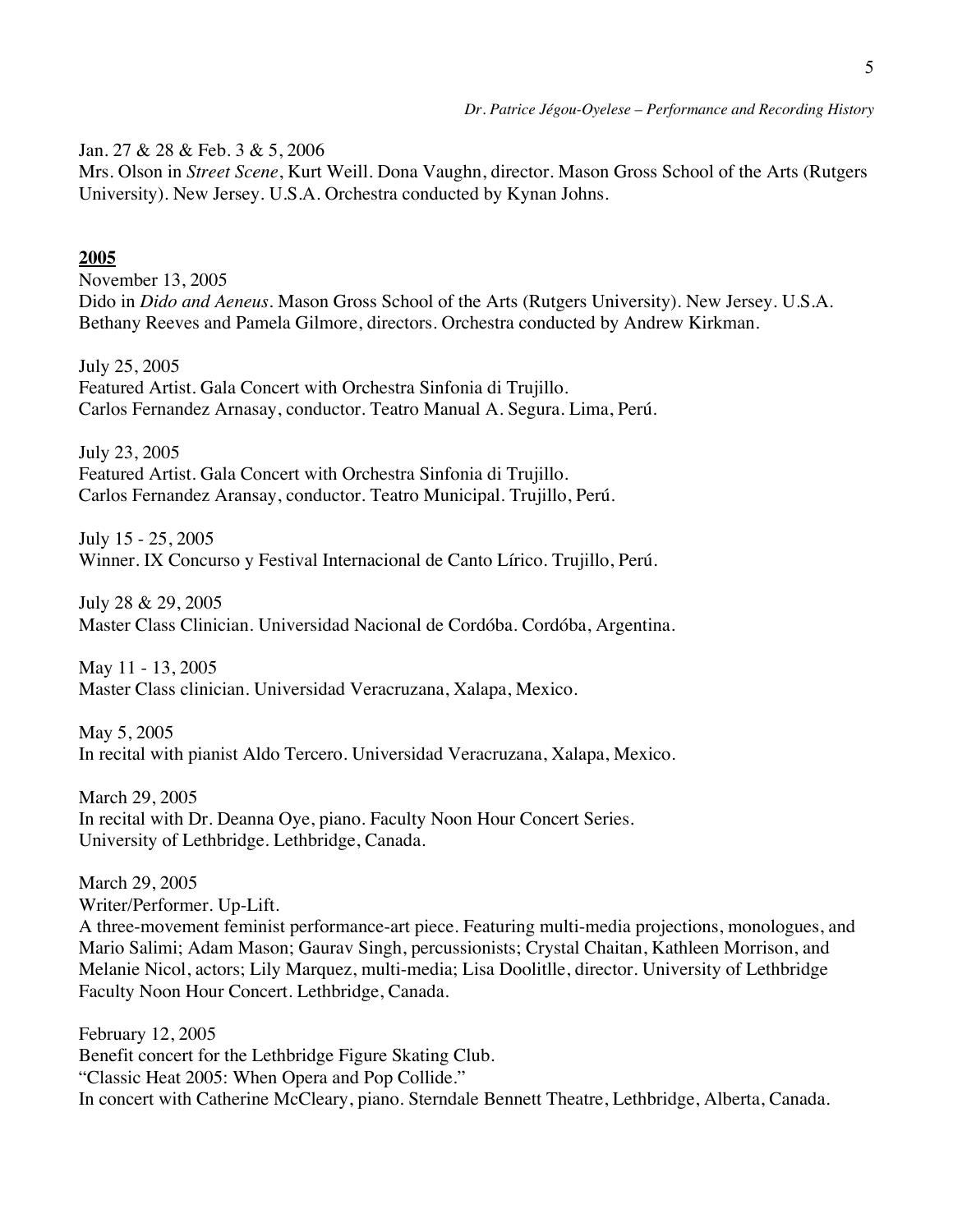February 11, 2005 In recital with Dr. Deanna Oye. University of Lethbridge Faculty Concert. Lethbridge Public Library, Lethbridge, Alberta, Canada.

January 29, 2005 In recital with Dr. Deanna Oye, piano. Alberta Keys Publishing Company's celebration of "25 years of Distinguished Canadian Publishing." Sponsored by New Works Calgary. Rosza Centre, Calgary, Alberta.

January 23, 2005 Guest Artist in recital with Musaeus String Quartet. Cranbrook, British Columbia, Canada.

#### **2004**

December 11, 2004 Alto soloist. Gloria, A. Vivaldi. Medicine Hat College Adult Choir and Orchestra. Joanne Collier, conductor. Medicine Hat, Canada.

December 4, 2004 Alto soloist. Messiah, G. F. Handel. Lethbridge Symphony. Dr. Glen Klassen, conductor. Lethbridge, Canada.

November 28, 2004 Guest Soloist. University of Lethbridge Big Band Jazz Ensemble. Dr. Ed Wasiak, conductor. Lethbridge, Alberta, Canada.

October 29 & 30, 2004 Guest Artist with Land's End Chamber Music Ensemble. Halloween Cabaret, Beat Niq Social Club, Calgary, Canada.

September 28, 2004 Das Chicas (Chenoa Anderson, flutes; Patrice Jégou, mezzo soprano; Deanna Oye, piano), featured artists/ensemble. Faculty Noon Hour Concert Series, University of Lethbridge, Lethbridge, Canada.

July 31, 2004 Writer/Performer. Up-Lift. A three-movement feminist performance-art piece. Featuring multi-media projections, monologues, and Persian percussionist Mario Salimi. ( ) ette (pr. Blankette) Collective Gallery, Lethbridge, Canada. Loralee Edwards, curator.

June 4, 2004 Das Chicas (Chenoa Anderson, flutes; Patrice Jégou, mezzo soprano; Deanna Oye, piano), featured artists/ensemble. New Music North Festival. Thunder Bay, Ontario, Canada.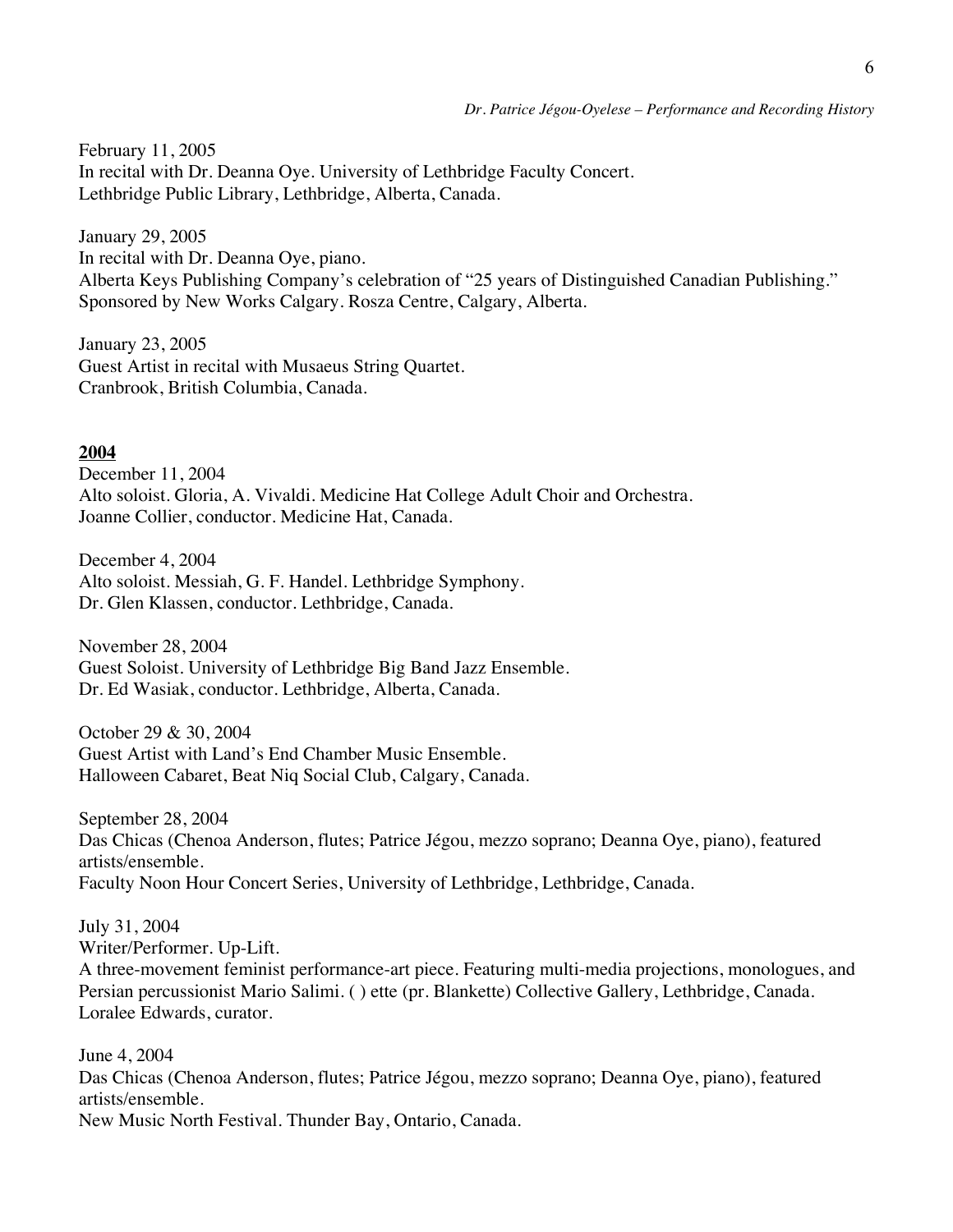May 12, 2004

In recital with Glen Montgomery, piano. Opening Faculty Concert for the 2004 Canadian Music Society Conference. University of Lethbridge. Lethbridge, Canada.

March 30, 2004 Solo recital. Glen Montgomery, piano. Faculty Noon Hour Concert Series. University of Lethbridge, Lethbridge, Alberta, Canada.

March 14, 2004 Guest Artist with Glen Montgomery, piano. Benefit Concert for the Waterton Canyon United Church Camp. McKillop United Church, Lethbridge, Canada.

February 29, 2004 In performance with Dale Ketcheson, guitar and Jon Heaton, double bass. Abbondanza: a University of Lethbridge, Faculty of Fine Arts private fundraising event. Coco Pazzo Restaurant, Lethbridge, Canada.

February 27, 2004 Guest Artist in recital with Musaeus String Quartet. Southminster United Church. Lethbridge, Canada.

February 24, 2004 Guest Artist in recital with Musaeus String Quartet. University of Lethbridge. Faculty Noon Hour Concert Series. Lethbridge, Canada.

February 7, 2004

"The Music of Love." Faculty recital with Blaine Hendsbee, tenor; George Evelyn, baritone; Janet Youngdahl, soprano; Deanna Oye, piano; Glen Montgomery, piano. Brahms Liebeslieder Waltzes and solo performances by each singer in collaboration with Dr. Deanna Oye or Prof. Glen Montgomery. University of Lethbridge, Lethbridge, Canada.

February 6, 2004 "À la français." In recital with Glen Montgomery, piano and Maria Noriega, flute. University of Lethbridge Faculty Concert. Lethbridge Public Library, Lethbridge, Canada.

January 29, 2004

Das Chicas (Chenoa Anderson, flutes; Patrice Jégou, mezzo soprano; Deanna Oye, piano), featured artists/ensemble. Works performed included the world premier of "Nocturne" a new song cycle composed for Das Chicas by composer and publisher Roberta Stephen. New Works Calgary Concert, Rosza Centre, Calgary, Canada.

January 27, 2004

Singer/Actress. "Bible Babes." A three-movement music theatre piece for mezzo-soprano, flute, piccolo, alto flute and piano. Libretto by Joyce Doolittle, music by Quenten Doolittle. Composed for Das Chicas. University of Lethbridge.

Faculty Noon Hour Concert Series. Lethbridge, Canada.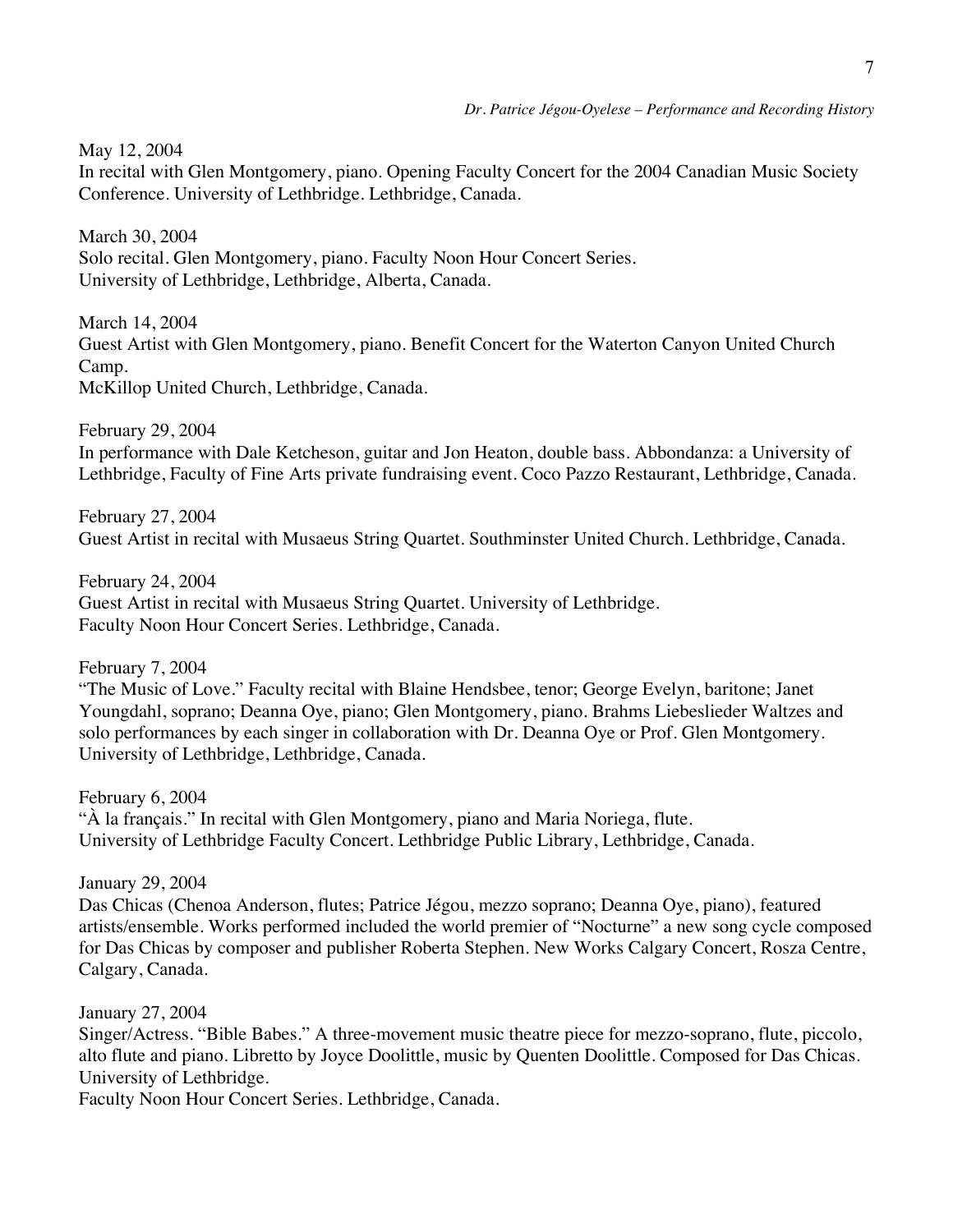8

January 17, 2004 In performance with Dale Ketcheson, guitar and Jon Heaton, double bass. University of Lethbridge Big Band Fundraising Cabaret. Lethbridge, Canada.

# **2003**

December 22, 2003 Singer/Actress. Bible Babes." A three-movement music theatre piece for mezzo-soprano, flute, piccolo, alto flute and piano. Libretto by Joyce Doolittle, music by Quenten Doolittle. Composed for Das Chicas (Patrice Jégou, mezzo soprano; Deanna Oye, piano; Chenoa Anderson, flute). Work-shopped at the Banff Centre for the Performing Arts, December 18 – 23, 2003. Dress rehearsal performed in front of a small live audience at the Banff Centre for the Performing Arts. Banff, Canada.

November 29, 2003 Soloist. Magnificant by Imant Raminsh for Mezzo Soprano soloist and chorus. In performance with the University of Lethbridge Singers, Dr. George Evelyn, conductor. Southminster United Church, Lethbridge, Canada.

October 17, 2003 "Classic Heat 2003: When Opera and Pop Collide." Excerpts. With Catherine McCleary, piano. Alberta Arts Touring Alliance Showcase. Red Deer, Canada.

October 9, 2003 "Classic Heat 2003: When Opera and Pop Collide." Excerpts. With Catherine McCleary, piano. Vertigo Mystery Theatre Gala Opening. Calgary, Canada.

September 17, 2003 In recital with Dale Ketcheson, guitar. University of Lethbridge. Lethbridge, Canada.

September 6, 2003 In recital with Dale Ketcheson, guitar. Waterton National Park United Church. Waterton, Canada.

Aug. 6, 8, & 10, 2003 Alto chorister. *Filumena*, John Estacio and John Murrell. Opera Performance. The Banff Centre for the Performing Arts. Banff, Canada. Bramwell Tovey, conductor.

June 27, 2003 Performed new music at State University of New York – Fredonia during the National Association of the Teachers of Singing summer intern program.

April 26, 2003 "Classic Heat 2003: When Opera and Pop Collide." Catherine McCleary, piano. Art Gallery of Calgary presented by nachHause Performance Series and the Art Gallery of Calgary. Calgary, Canada.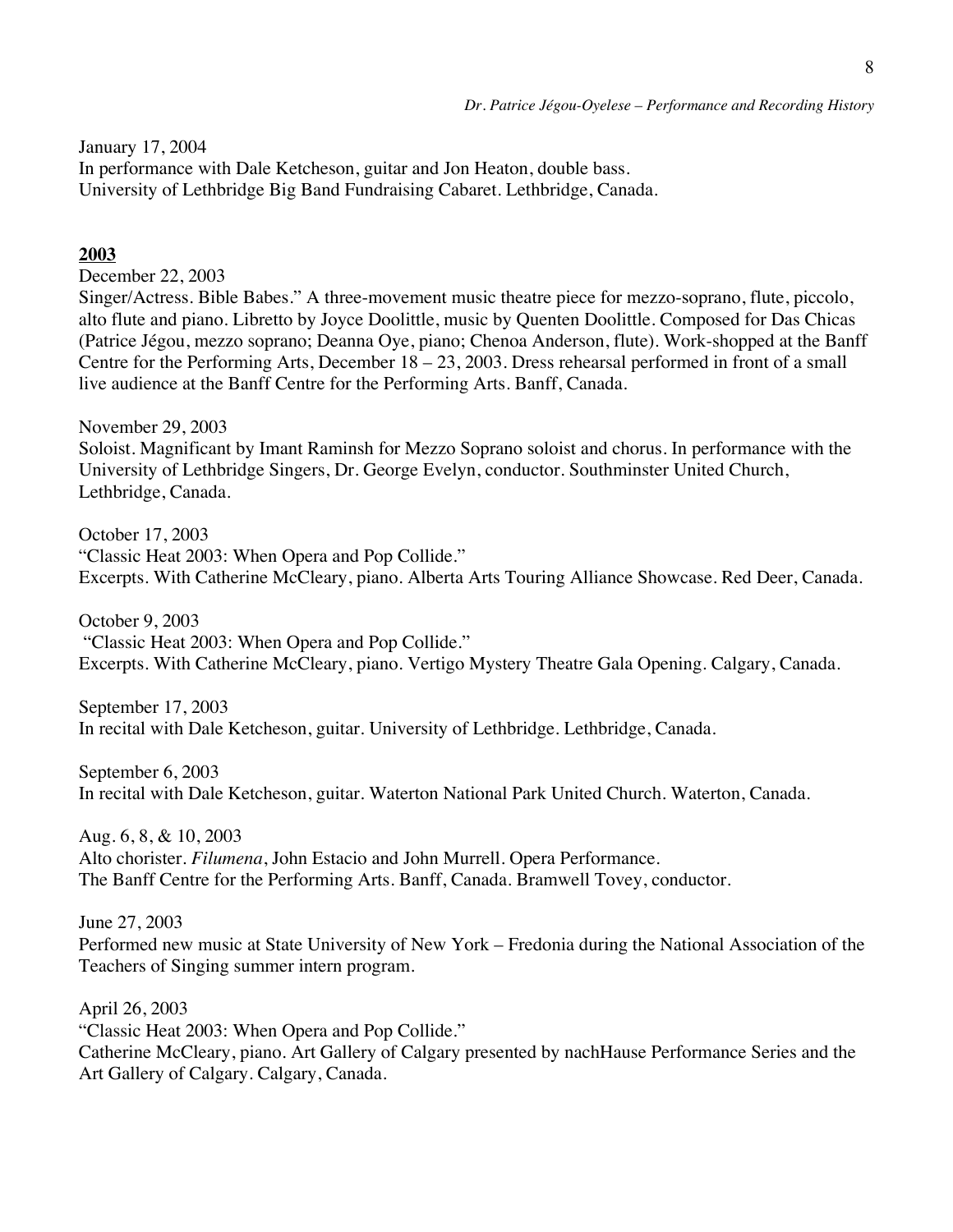April 1, 2003 Soloist with Elizabeth Bergmann, piano. Bolcolm Cabaret Songs. Faculty Noon Hour Concert Series. University of Lethbridge. Lethbridge, Canada.

March 14 - 16, 2003 Soloist with Elizabeth Bergmann, piano. Bolcolm Cabaret Songs. BeatNiq Social Club. Calgary, Canada.

March 2, 2003 Soloist. Italian Folk Songs and Arias for Abbondanza: University of Lethbridge, Faculty of Fine Arts private fundraising event. Greg Knight, piano. Coco Pazzo Restaurant. Lethbridge, Alberta, Canada.

February 7, 2003 "The Golden Age of Vienna." In recital with Dr. Deanna Oye. University of Lethbridge Faculty Concert. Lethbridge Public Library. Lethbridge, Canada.

# **2002**

October 15, 2002 Solo recital. Dr. Deanna Oye, piano. Faculty Noon Hour Concert Series. University of Lethbridge, Lethbridge, Canada.

September 13, 2002 Singer/Actress. Rule Brittania (audio installation). Kenneth Doren, artist/composer. New Works Calgary, Rosza Centre. Calgary, Canada.

June 15, 2002 "Classic Heat 2002: When Opera and Pop Collide." With Catherine McCleary, piano. Art Gallery of Calgary presented by nachHause Performance Series and the Art Gallery of Calgary. Calgary, Canada.

### **2000 & 2001**

November 20, 2001 Italian Folk Song Selections. Belmont Academy Faculty Recital. Belmont Mansion, Nashville, Tennessee. U.S.A.

September 10, 2001 "Patrice Jégou and Friends: An Evening of Eclectic Music." Susan Brown, piano and Jeff Lisenby, accordion. The Renaissance Center, Dickson, Tennessee. U.S.A.

May 3, 2001 Alto Soloist. *Lord Nelson Mass*, Haydn; and *Choral Fantasy*, Beethoven. Middle Tennessee State University Orchestra and Chorus. Dr. Raphael Bundage, conductor. Murfreesboro, Tennessee. U.S.A.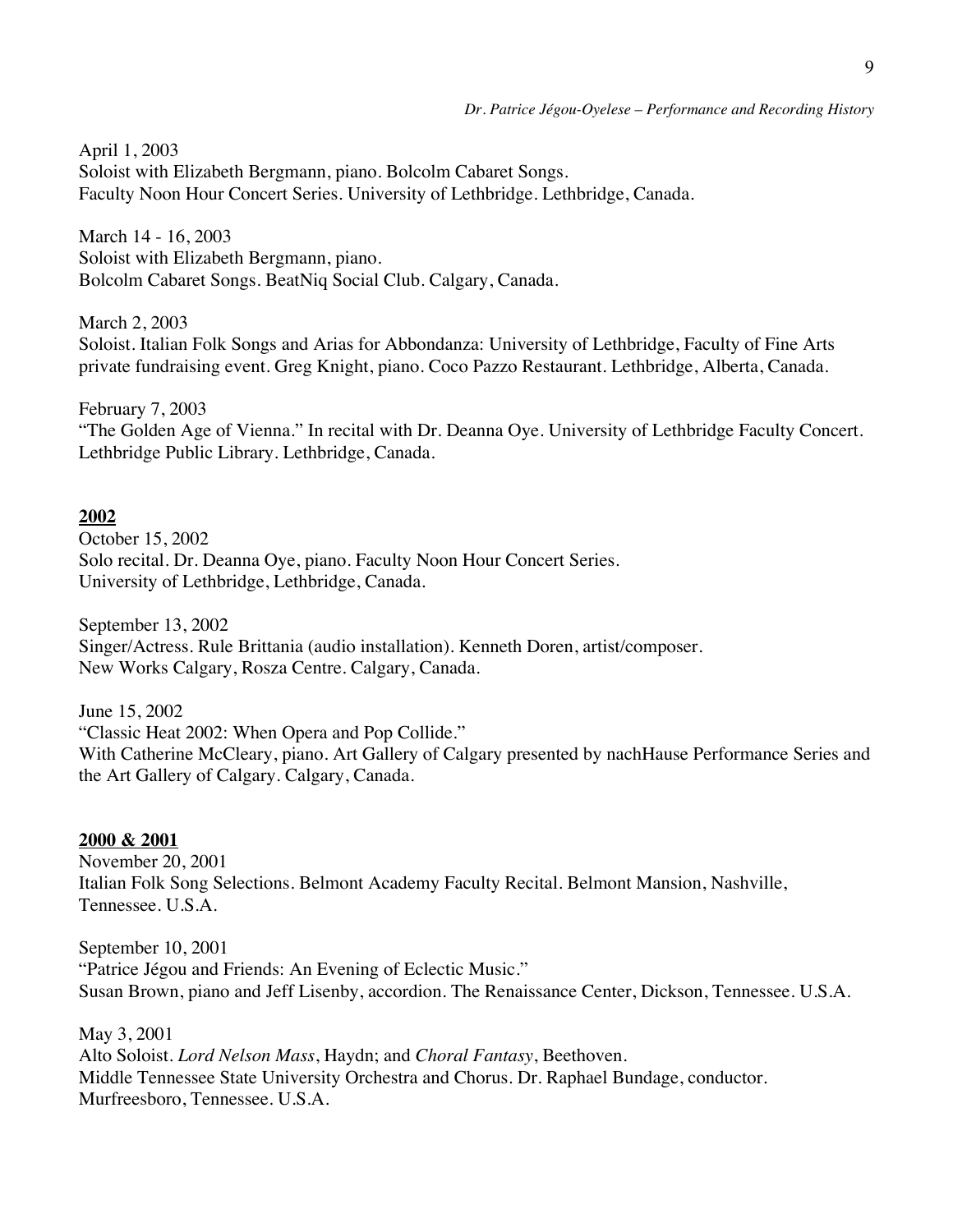November 10- 12, 2000 Mrs. Olson in *Street Scene*, Kurt Weill. Belmont University Orchestra. Nashville, Tennessee. U.S.A. Dr. Emily Bullock, director, Dr. Robert Gregg, conductor.

September 17, 2000 Graduate Recital. Susan Brown, piano; Mario da Silva, guitar. Belmont University, Nashville, Tennessee. U.S.A.

May 12 through June 24, 2000 Soloist (recorded). Monarchy Suite for Birth (audio installation). Kenneth Doren, artist/composer. Truck Gallery. Calgary, Canada.

May 1, 2000 Alto Soloist. *Choral Fantasy*, Beethoven. Belmont University Orchestra and Chorus. Nashville, Tennessee. U.S.A. Dr. Tim Sharp, conductor

March 3, 2000 First Prioress in *Dialogues of the Carmelites*, Poulenc. Belmont University. Dr. Emily Bullock, director. Nashville, Tennessee. U.S.A. (Staged reading sung in English with piano accompaniment).

### **1998 & 1999**

November 22, 1999 "A Night at the Opera." Carmen. Carmen, G. Bizet. Opera Scenes, Belmont University Orchestra and Chorus. Nashville, Tennessee. U.S.A. Dr. Emily Bullock, director, Dr. Timothy Sharp, conductor.

November 13 & 14, 1999 The Witch in *Hansel and Gretel*, E. Humperdinck. Dr. Emily Bullock, director. Belmont University. Nashville, Tennessee. U.S.A. (Fully staged but with piano accompaniment).

August 6, 1999 "Classic Heat '99: When Opera and Pop Collide." With Catherine McCleary, piano. Private in-home performance. Calgary, Canada.

May 3, 1999 Pierrot (pantomime role) in staged version of Pierrot Lunaire, A. Schoenberg. Belmont University Faculty Chamber Ensemble. Nashville, Tennessee. U.S.A. Dr. Shirley Zielinski, director; Patrice Jégou, choreographer.

April 26, 1999 Alto soloist. Part II Messiah, Handel. Belmont University Orchestra and Chorus. Nashville, Tennessee. U.S.A. Dr. Timothy Sharp, conductor.

April 14, 1999 Maddalena. Final quartet, *Rigoletto*, G. Verdi. Concerto Competition Winners. Belmont University Orchestra. Nashville, Tennessee. U.S.A. Dr. Robert Gregg, conductor.